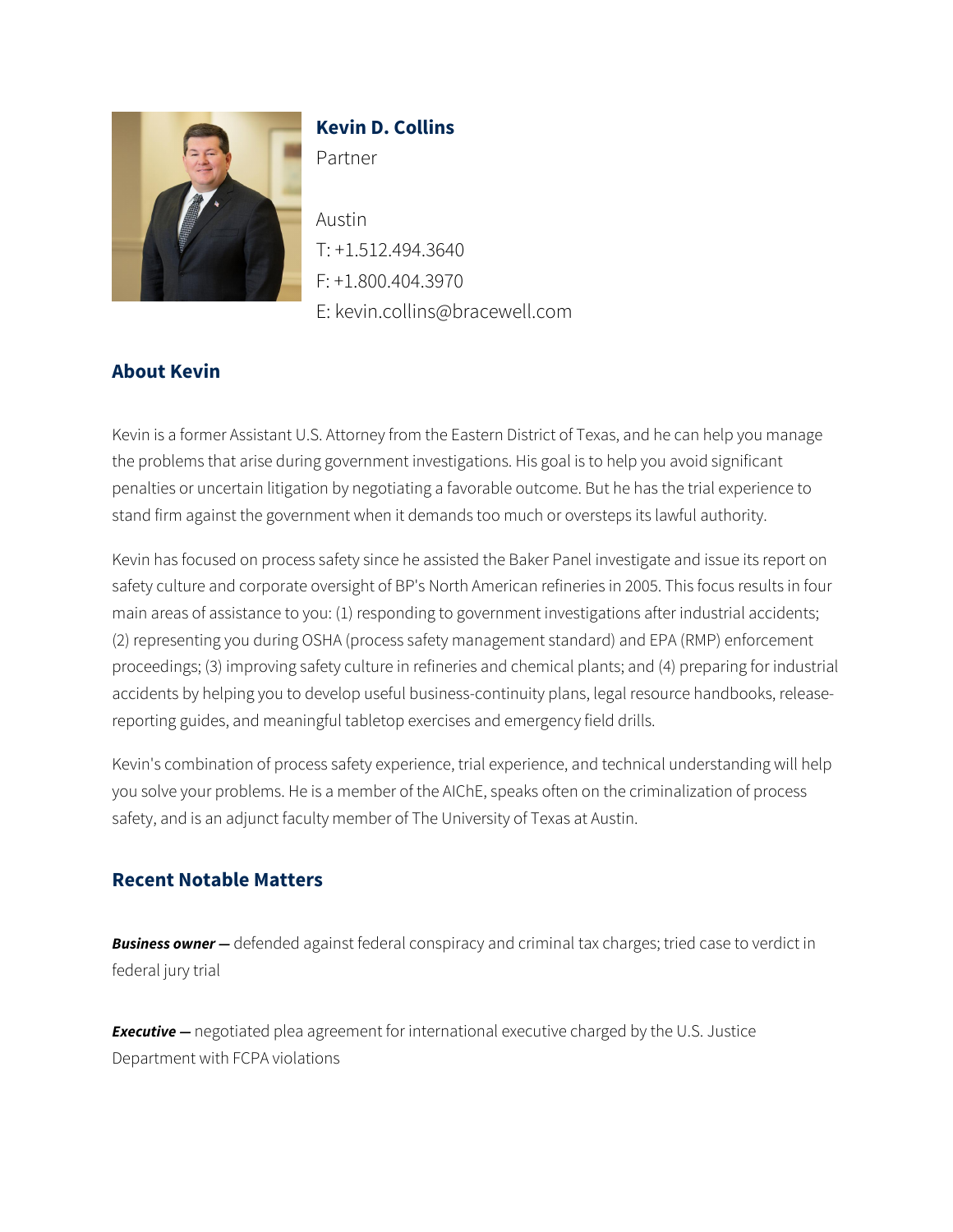*Independent panel —* conducted special investigation into corporate safety culture, corporate safety oversight and safety management systems at BP's five North American refineries on behalf of an independent panel of experts chaired by former US Secretary of State James A. Baker III\*

*Major integrated energy company —* special safety investigation under Contra Costa county's industrial safety ordinance\*

*Major refining and marketing company —* investigations by CalOSHA, the U.S. Chemical Safety Board (CSB), the U.S. EPA, and Contra Costa County Hazardous Materials\*

*Chemical manufacturer —* represented during OSHA and CSB investigation of release resulting in a fatality\*

*Chemical manufacturer —* represented during OSHA, CSB, U.S. EPA, and TCEQ investigations of a release resulting in four fatalities\*

*Midstream oil and gas company —* internal investigation of a process safety incident\*

\* Work completed prior to Bracewell

### **Publications and Speeches**

Co-author, "Avoiding criminal liability after a flood: Lessons from Hurricane Harvey," *Trends*, Section of Environment, Energy, and Resources of the American Bar Association, January/February 2018.

Presenter, "Personal Criminal Liability for Corporate Activities," Association of Corporate Counsel Austin Chapter, March 28, 2017.

"Lessons Learned from the PG&E Trial," *Austin Bar Association Environmental Law Section*, December 1, 2016.

"The Criminalization of Process Safety," *Chicagoland Safety, Health, & Environment Conference, Chicago*, September 21, 2016.

"Criminalization of Process Safety Incidents," *29th Annual Environmental, Health & Safety Seminar Sponsored by Texas Chemistry Council (TCC) and Association of Chemical Industry of Texas (ACITS)*, Galveston, Texas, June 6, 2016.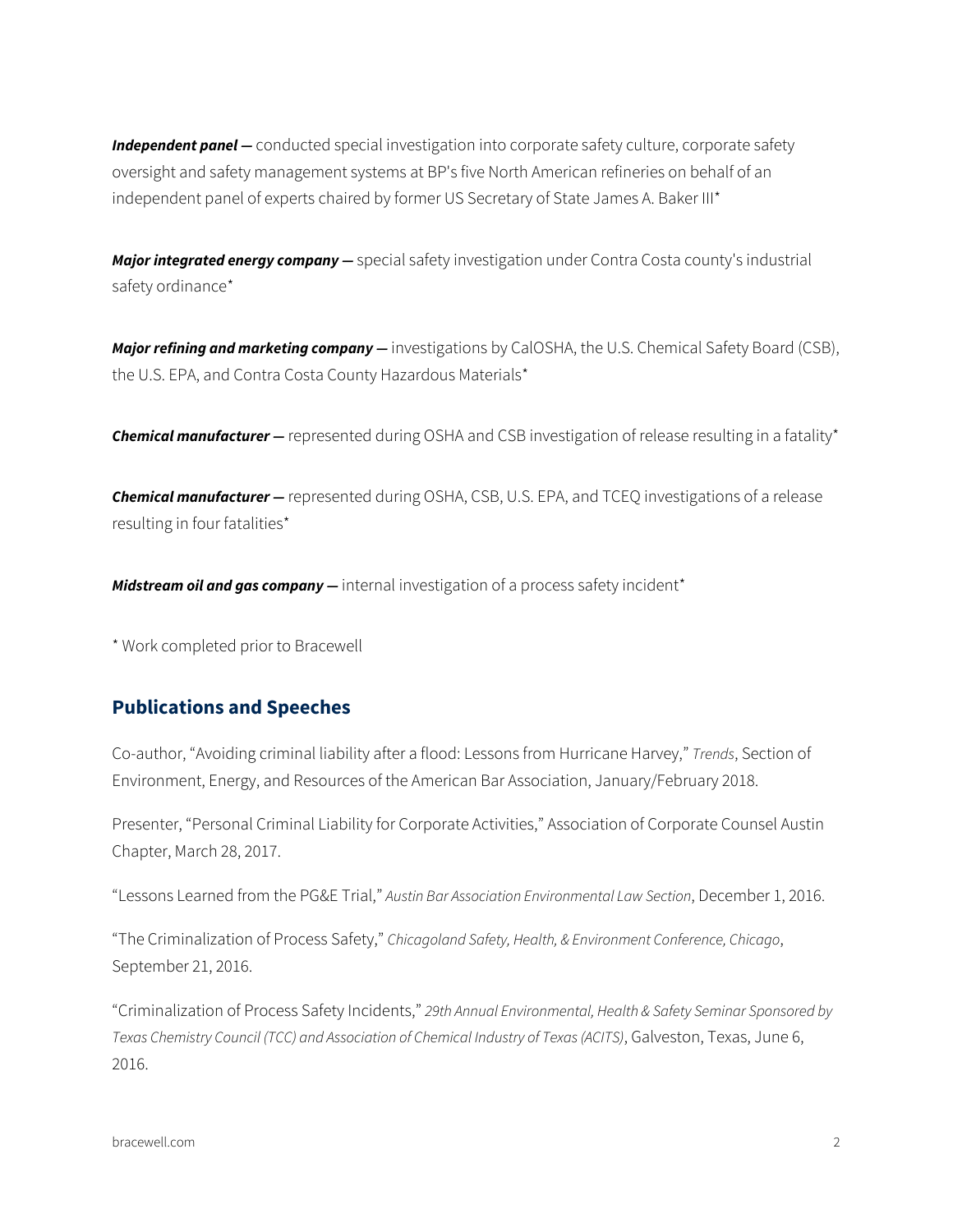"The Criminalization of Process Safety," *Inside Counsel*, March 15, 2016.

"Major Accident Response," *26th Annual Texas/Louisiana EHS Seminar Sponsored by Texas Chemistry Council (TCC) and Association of Chemical Industry of Texas (ACITS)*, Galveston, Texas, June 3-6, 2013.

"How is Environmental & Safety Regulation of the Oil & Gas Industry Evolving?," *65th Annual Oil & Gas Law Conference*, Houston, Texas, February 19-20, 2014.

"What to Expect in the Event of an Oil Spill or Other Significant Offshore Incident or Catastrophe," *Rocky Mountain Mineral Law Foundation, Federal Offshore Regulatory Enforcement Conference*, Houston, Texas, January 20-21, 2016.

"Incident Response: E-Discovery in Government Investigations," *AU-CLE Webinar*, July 30, 2014.

#### **Education**

The University of Texas School of Law, J.D. 2005 – *with honors*

The University of Texas at Austin, B.A. 1993

#### **Noteworthy**

*Chambers USA*, Texas Environment, 2021 -2022

*The Legal 500 United States*, Environment: Regulatory, 2016, 2019 - 2022; Environment: Litigation, 2016, 2018 - 2019, 2022

BL Rankings, *Best Lawyers*, Environmental Law, 2019 - 2022; Litigation - Environmental, 2020 - 2022

### **Affiliations**

American Bar Association, Section of Environment Energy and Resources; Section of Environmental Enforcement and Crimes; Section of Environmental Litigation; Section of Toxic Torts Committees

Eastern District of Texas Anti-Terrorism Advisory Task Force